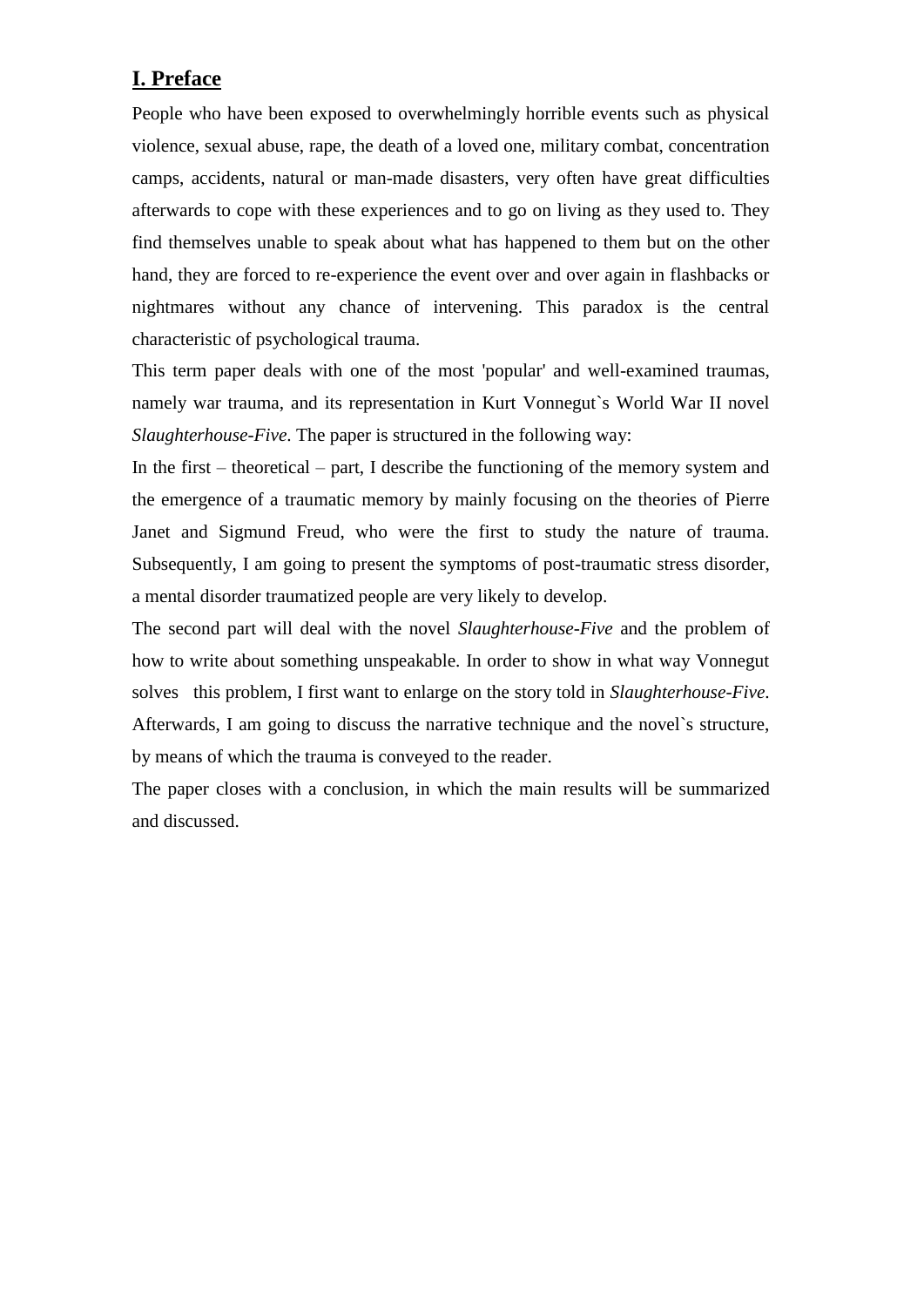### **II. The Concept of Trauma**

#### **II.1. Memory Processing and the Fixation of Trauma**

Pierre Janet (1859-1947) , a French philosophy professor and psychologist working with hysterical patients at the Salpêtrière in Paris, is said to be the first to have systematically studied the functioning of the memory system and the psychological reactions to traumatic events.1 In his book *L`Automatisme Psychologique*, published in 1889, Janet introduced the basic principles of memory processing and the engraving of trauma, which are as relevant today as they were then and which have provided the framework for most subsequent psychological studies in that field.

Janet claimed that the two basic functions of the memory system are the life-long processing of every new sensation and the categorization and integration of all incoming data into flexible meaning schemes, which have been formed on the basis of previously integrated memories. These adaptations take place automatically, i.e. without much conscious awareness, therefore they are called *automatisme*. For the meaning schemes, in which memories are automatically stored, Janet coined the word *subconscient*. Thus, the subconscious is a kind of guideline for the individual to help him/her in interacting with the surrounding world. Once adapted into existing schemes, a particular memory is very difficult to decode again, because it is transformed by and integrated with other memories, i.e. it becomes distorted. According to Janet, in a healthy person`s memory system, an experience is stored with all its psychological facets, such as sensations, emotions, thoughts and actions, and it is under voluntary control. The most crucial characteristic of normal memory is that memories of past events can be reproduced in language: They form a story that is integrated in the person`s life story, they have a meaning attached to them and can be evaluated. Thus, normal memory is also called narrative memory. However, if an experience is especially frightening, it may not fit into any of the existing meaning schemes. Therefore it has to be stored differently, separate from conscious awareness and voluntary control. Janet called this reaction to a traumatic event *désagrégation*. The failure to integrate traumatic experiences into cognitive schemes and the formation of a traumatic memory that is dissociated from normal narrative memory results in the emergence of *idées fixes*. Although the traumatized person is not consciously aware of these subconscious fixed ideas, they continue to influence his/her perceptions, states and behaviour. Usually, they become accessible under hypnosis, as Janet discovered when treating his hysterical patients.

<sup>1</sup>Cf. van der Kolk/ van der Hart, "The Intrusive Past" and "Pierre Janet and the Breakdown of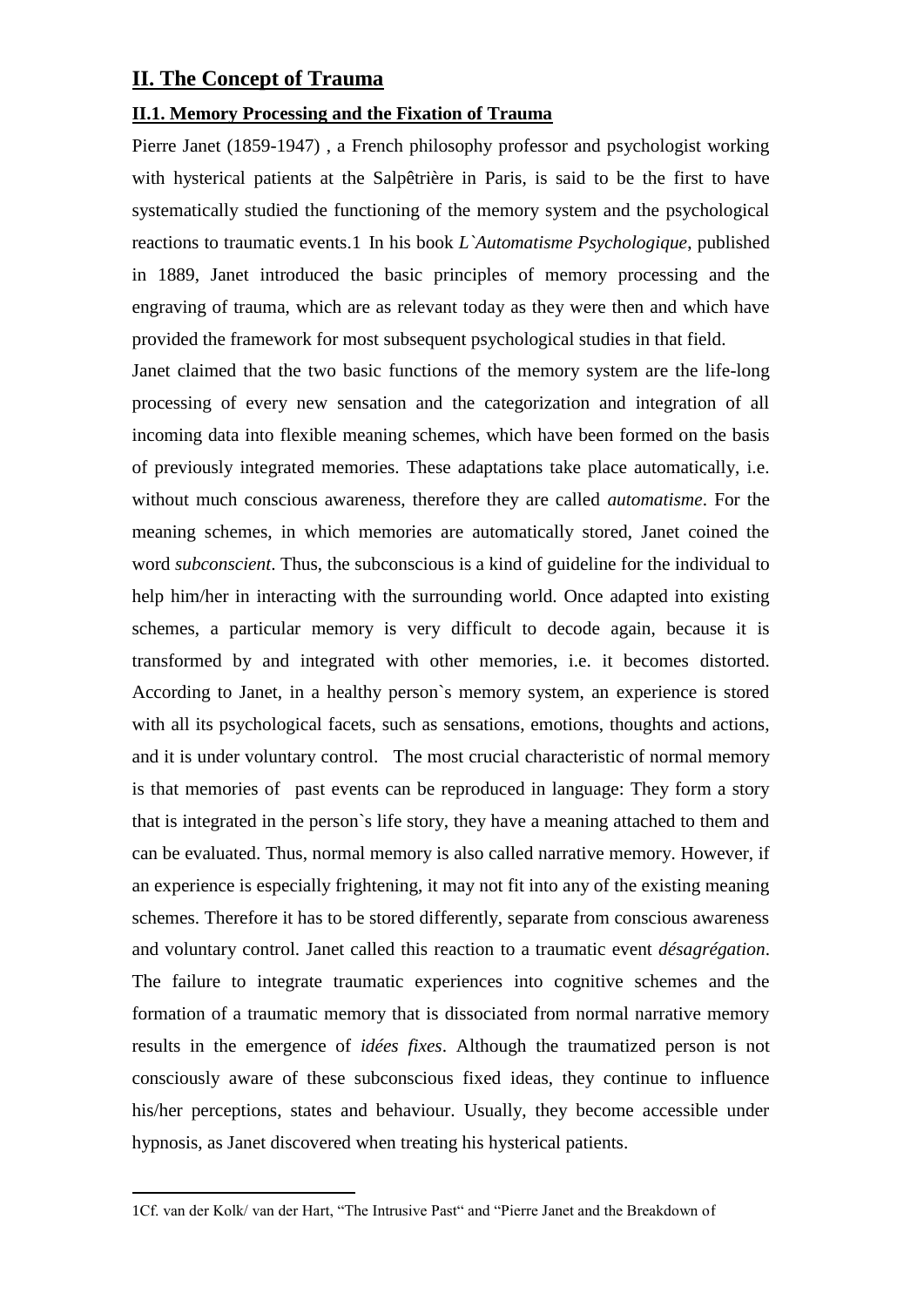In *Studien über Hysterie*, first published in 1895, Freud and Breuer took up Janet`s concept of trauma as the origin of hysterical phenomena. They defined trauma as an event "welches die peinlichen Affekte des Schreckens, der Angst, der Scham, des psychischen Schmerzes hervorruft, und es hängt begreiflicherweise von der Empfindlichkeit des betroffenen Menschen [...] ab, ob das Erlebnis als Trauma zur Geltung kommt."2 Because of its painful quality, the traumatized person wants to forget the traumatic event and therefore pushes it out of conscious awareness, i.e. represses it.3 It is the memory of the trauma itself that causes the hysterical attacks, the patient then experiences the trauma again in its full emotional impact and with unaltered vividness. According to Freud and Breuer, the reason for this lies in the fact that in the moment of trauma, the person fails to react appropriately: he/she fails to work off his/her emotions and consequently, the memory remains emotionally charged.4 Furthermore, when repressing it, the person also fails to associate the memory of the traumatic event with other memories, for example of the rescue from the dangerous situation. Therefore, the traumatic memory cannot be corrected, changed or distorted, which is normally the case when a memory is put into context.5 Freud and Breuer explained the curious fact that, when in a normal psychic state, their patients were unable to remember the traumatic event they relived in their hysterical attacks with the existence of two types of memory activity: conscious and unconscious ("bewußt und unbewußt"). They called this "Spaltung der Psyche" and claimed: "[...] diese unterbewußten Vorstellungen [sind ] auch durch das bewußte Denken nicht zu beeinflussen und nicht zu korrigieren."6 Thus, in hysteric persons, two psychic groups can be found, which co-exist without influencing each other. A hysteric attack can be triggered by stimulating a hysterogenic zone or through an event that resembles the traumatic one.7 Or, as Mardi Horowitz puts it: "persons with hysterical symptoms actually suffer from reminiscences because they cannot remember and they cannot *not* remember. When they try to remember, they have either partial amnesia or an overwhelming uncontrolled recollection. And when they try not to remember, they have intrusive 'breakthroughs' such as unbidden images."8 In *Jenseits des Lustprinzips* (1920), Freud modified his theory of the active repression of unwelcome memories and introduced the concept of a "protective

Adaptation in Psychological Trauma" (see also for the following remarks on Janet) 2S. Freud/ J. Breuer, *Studien über Hysterie*, p.9 3Cf. ibid., p.13 4Cf. ibid., p.11 5Cf. ibid., pp.11-12

<sup>6</sup>Ibid., p.182

<sup>7</sup>Cf. ibid., pp.17-18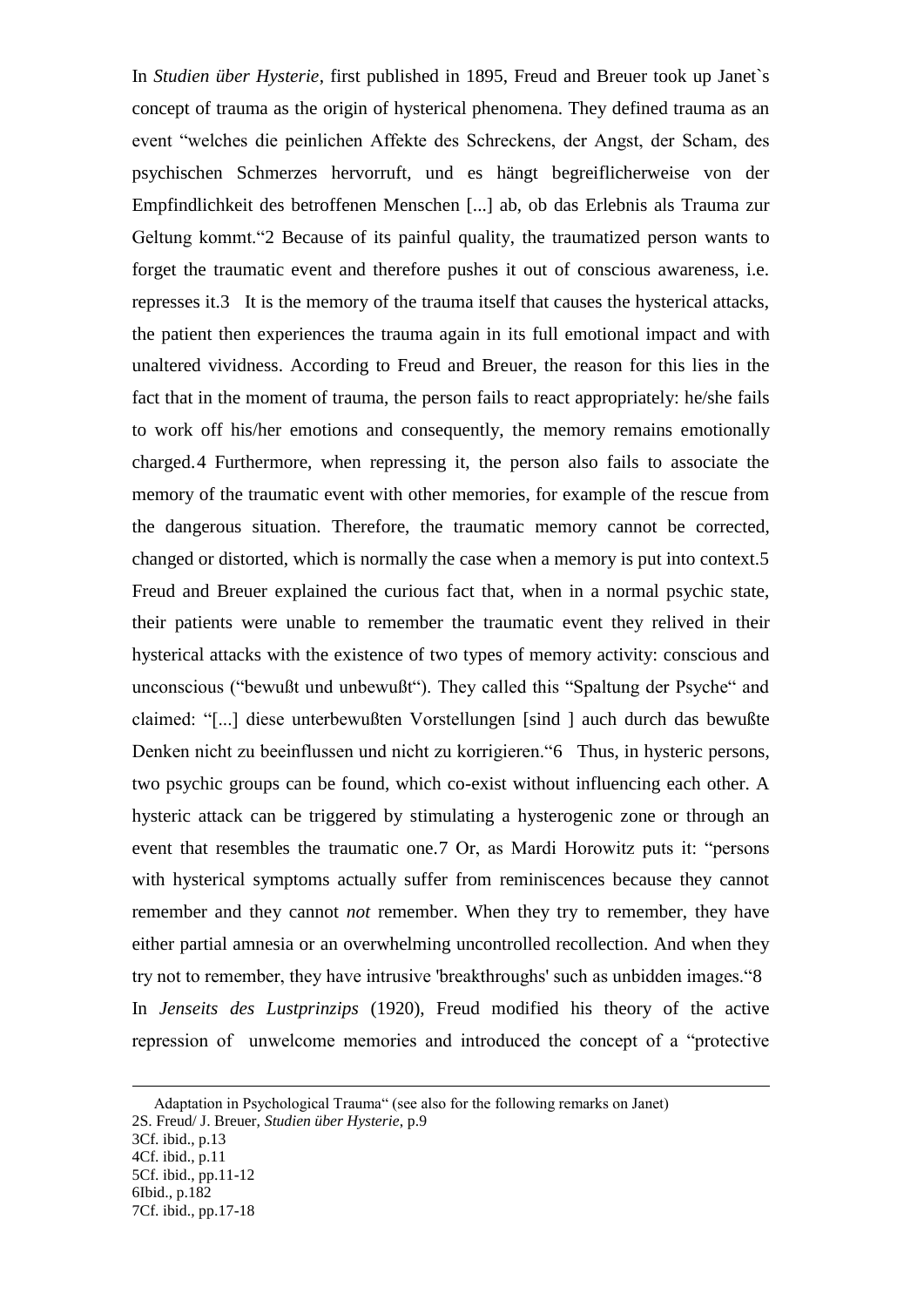shield" ("Reizschutz") to control the intake of external stimuli and to protect the organism from being confronted with too many or inappropriate stimuli. Exposure to traumatic experiences can break this protection mechanism if the event is experienced as life-threatening and extremely terrible.9 The person feels paralysed and thus, he/she is not able to develop fear, which is the emergency mechanism of the protection system to ward off extreme stimuli. Freud viewed the repetition compulsion and the traumatic nightmares, in which his patients relived the moment of terror over and over again, as the attempt to make up for the failure of the protective shield in the moment of trauma. In other words, for him, the function of repetition is the attempt to develop the fear that was lacking in the actual moment and if this attempt is successful, it is finally possible to react appropriately and consequently to deal with the experience.10

 Mardi Horowitz, a contemporary psychiatrist, developed a theory of memory processing similar to Janet`s: He postulates a "completion principle" which "summarizes the human mind`s intrinsic ability to continue to process new information in order to bring up to date the inner schemata of the self and the world. "11 Traumatic events cannot be integrated into this "cognitive map", therefore they are stored in a special kind of "active memory", which "has an intrinsic tendency to repeat the representation of contents."12 Like Freud, Horowitz views repetition as the attempt to motivate the mind`s completion tendency to create a new mental scheme, in which the memory of the traumatic event can be assimilated. Only then does the repetition cease and the memory can be understood and dealt with.

To sum up, there seems to be a broad agreement among early as well as contemporary psychologists regarding the active and constructive quality of memory processing and the existence of mental schemes, according to which incoming sensations are categorized and in which memories are stored. These schemes form a map that helps the individual to cope with different situations, interactions with the environment and sensations he/she encounters by making him/her able to evaluate and attach meaning to them. Experiences of overwhelming terror that do not fit into any of these cognitive schemes have to be stored differently, separate from conscious awareness. Opinions differ whether this is a temporary or a permanent state.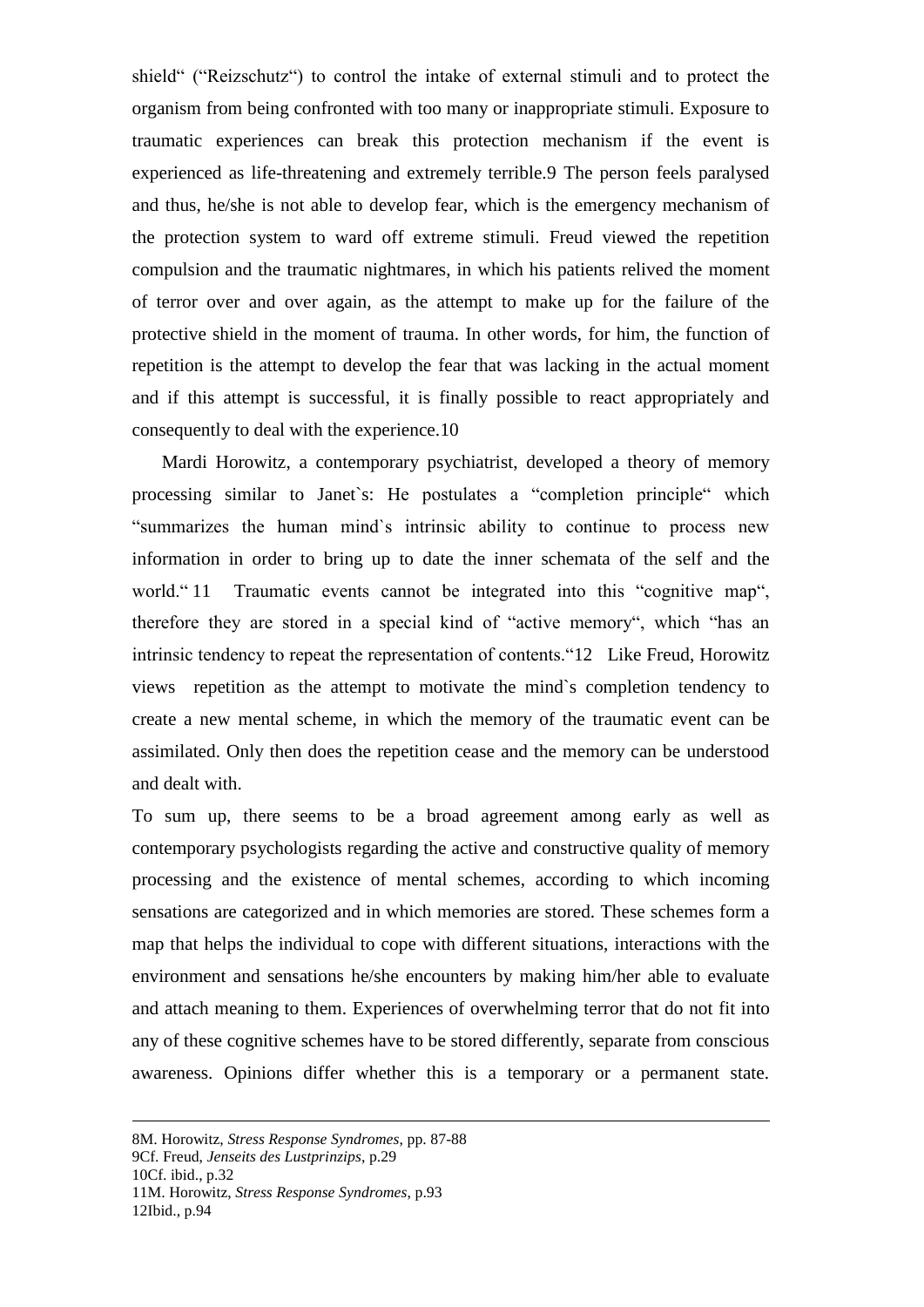Unassimilated memories have the tendency to come up again in their full emotional impact and vividness in flashbacks as well as in nightmares. This happens because of the fact that they have not been integrated into normal narrative memory, which means that they cannot be reproduced verbally – one of the most important characteristics of normal memories. As the moment of trauma is an experience of 'speechless terror', the memory of it cannot be organized on a linguistic level, which is the most elaborate stage of development in the central nervous system. Consequently, it has to be organized on one of the lower levels representing earlier stages of CNS development, namely on a somatosensory or on an iconic level. Therefore the memory of a traumatic experience cannot be reproduced in language but only as somatic sensations, behavioural reenactments, nightmares and flashbacks.13 Thus, the memory of a traumatic experience is on the same level as the mental experiences of a child before it acquires language.

Furthermore, the failure to integrate the memory of the traumatic event into narrative memory and, by doing so, to make it an integral part of one`s life story, makes it, in a sense, timeless. As Freud already postulated, two states of mind – an ordinary and a traumatic one – exist simultaneously, which are incompatible and cannot be bridged. The traumatic memory is fixed to a certain moment in the traumatized person`s lifetime and it has not developed since. A person who has been traumatized as a child might live a normal adult life but when re-experiencing the traumatic moment, in his/her behaviour, emotions and perceptions, he/she becomes a child again.14 This is why traumatized people often have the feeling to live in two completely different, separate worlds, the most extreme case of whom being persons with multiple personality disorder.

#### **II.2. Post-Traumatic Stress Disorder**

As mentioned above, the infliction of trauma itself is a failure to make sense: The traumatic experience does not enter conscious awareness but leaves a vacuum. Only when, after a period of latency, the traumatic event is repeated in nightmares, flashbacks or behavioural reenactments does it actually become visible. It is not the traumatic wound that bothers the traumatized person but its belated representation, which begins to haunt him/her.

After World War I, these intrusive symptoms, characteristic of Janet`s and Freud`s female patients, could be found in combat veterans as well. Gradually, psychiatrists

<sup>13</sup>Cf. van der Kolk/ van der Hart, "The Intrusive Past", p.172

<sup>14</sup>Cf. ibid., pp. 176-177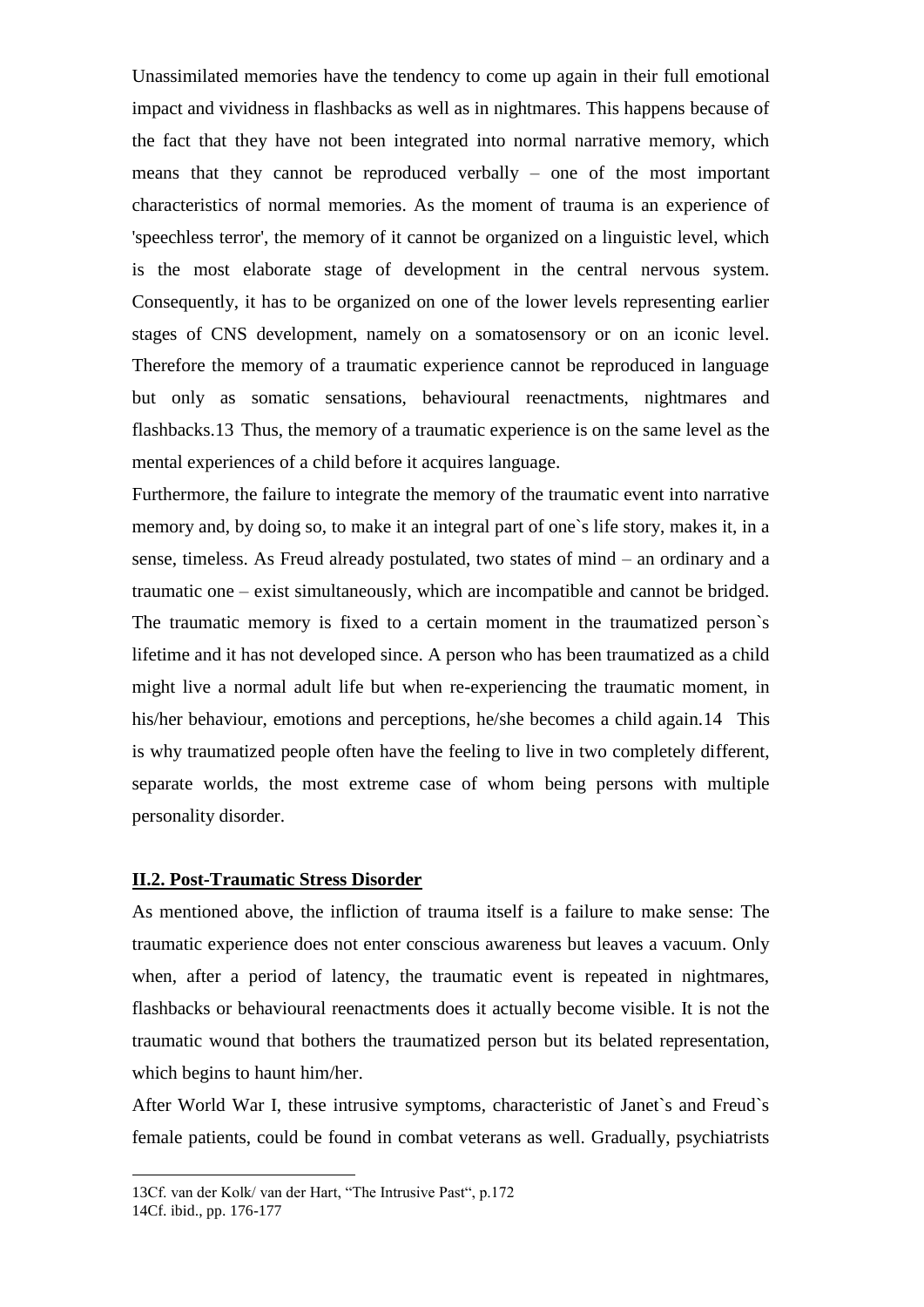began to acknowledge that this "shell shock syndrome" had its origin in traumatic experiences during the war. However, it took more than half a century, two more great wars (World War II and Vietnam) and a strong anti-war movement to finally "recognize psychological trauma as a lasting and inevitable legacy of war."15 In 1980, post-traumatic stress disorder was eventually included in the American Psychiatric Association`s manual of mental disorders.

As Janet and Freud had already found out, traumatized people tend to become attached (or, as Freud called it, fixated) to the trauma: They are forced to re-experience the traumatic event over and over again without ever being able to make sense of it because it is not in their memory. This strange, even paradoxical, coexistence of amnesia for the trauma and its intrusive and repetitive character is the central characteristic of post-traumatic stress disorder (PTSD). According to the official American psychiatric nomenclature, the diagnostic criteria for PTSD are:

- A) Existence of a recognizable stressor that would evoke significant symptoms of distress in almost anyone.
- B) Reexperiencing of the trauma as evidenced by at least one of the following:
	- 1.recurrent and intrusive recollections of the event
	- 2.recurrent dreams of the event
	- 3.sudden acting or feeling as if the traumatic event were recurring because of an association with an environmental or ideational stimulus
- C) Numbing of responsiveness to or reduced involvement with the external world, beginning some time after the trauma, as shown by at least one

of

the following:

- 1.markedly diminished interest in one or more significant activities
- 2.feeling of detachment or estrangement from others
- 3.constricted affect
- D) At least two of the following symptoms that were not present before the trauma:
	- 1.hyperalertness or exaggerated startle response
	- 2.sleep disturbance
	- 3.guilt about surviving when others have not, or about behaviour required for survival
	- 4.memory impairment or trouble concentrating
	- 5.avoidance of activities that arouse recollection of the traumatic event
	- 6.intensification of symptoms by exposure to events that symbolize or resemble the traumatic event16

However, in an article published in *The American Journal of Psychiatry*, Elizabeth A. Brett and Robert Ostroff suggest a two-dimensional framework to reorganize the above criteria. After having reviewed and taken into consideration all important theoretical models of stress disorder, they construct their framework around the two

<sup>15</sup>J. Herman, *Trauma and Recovery*, p.27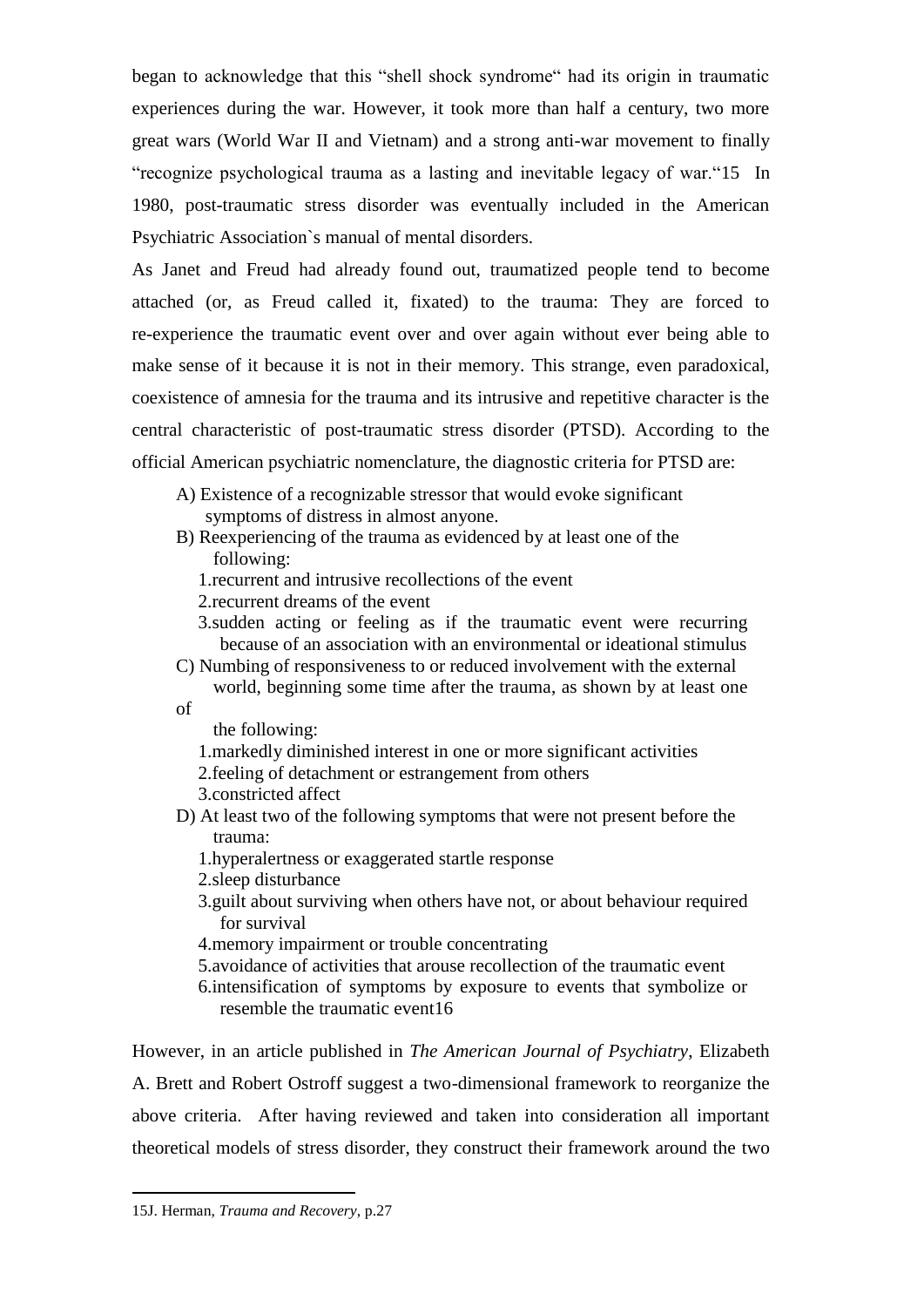dimension that can be found in all relevant works on trauma and PTSD: repetition phenomena (as in criterion B, reexperiencing of the trauma) and defence (as in criterion C, numbing of responsiveness). The symptoms listed under criterion D, they argue, can be assigned to either criterion B or C.

The attachment to the trauma and its manifestation in alternating intrusive and numbing symptoms has an immense impact on the traumatized person`s life and his/her relationship with others. Soldiers returning home from war, where they have been very likely to be exposed to traumatic experiences, are often reported to have great difficulties in adapting again to a civilian environment, in dealing with their wives and children and in returning to their workplace. Combat veterans as well as rape victims and survivors of natural or man-made disasters often have the feeling that the experience of trauma has completely changed their personality. They are not the same person anymore that they were before the traumatic event – as if a part of them is lost and can never be rescued or come back. The experience of a traumatic event shatters a person`s identity and his/her faith in himself/herself, others and God. Feelings of extreme helplessness, shame, fear and guilt make it impossible to go on living as before. A rape victim puts it like this: "The person I was on the morning of November 19, 1988, was taken from me and my family. I will never be the same for the rest of my life."17

Billy Pilgrim, the protagonist in Vonnegut`s *Slaughterhouse-Five*, could have said the same regarding February  $13<sup>th</sup>$ , 1945. He too has been traumatized and the effect this has on his life will be dealt with in the next part.

### **III.** *Slaughterhouse-Five* **by Kurt Vonnegut**

#### **III.1. Billy Pilgrim`s Story**

1

*Slaughterhouse-Five* is a novel about the firebombing of Dresden in February 1945, which Vonnegut himself as well as his protagonist Billy Pilgrim experienced and survived as prisoners of war.

Billy Pilgrim is a ridiculous-looking and pitiful character: In the war, he is a chaplain`s assistant, "customarily a figure of fun in the American Army"18, who is sent to Europe in December 1944. When he arrives in Luxembourg, his regiment is "in the process of being destroyed by the Germans in the famous Battle of the

<sup>16</sup>Table taken from Horowitz, *Stress Response Syndromes*, p.23

<sup>17</sup>Quoted in J. Herman, *Trauma and Recovery*, p.56

<sup>18</sup>K. Vonnegut, *Slaughterhouse-Five*. New York: Dell, 1991 [1969], p. 30. All subsequent references are to this edition.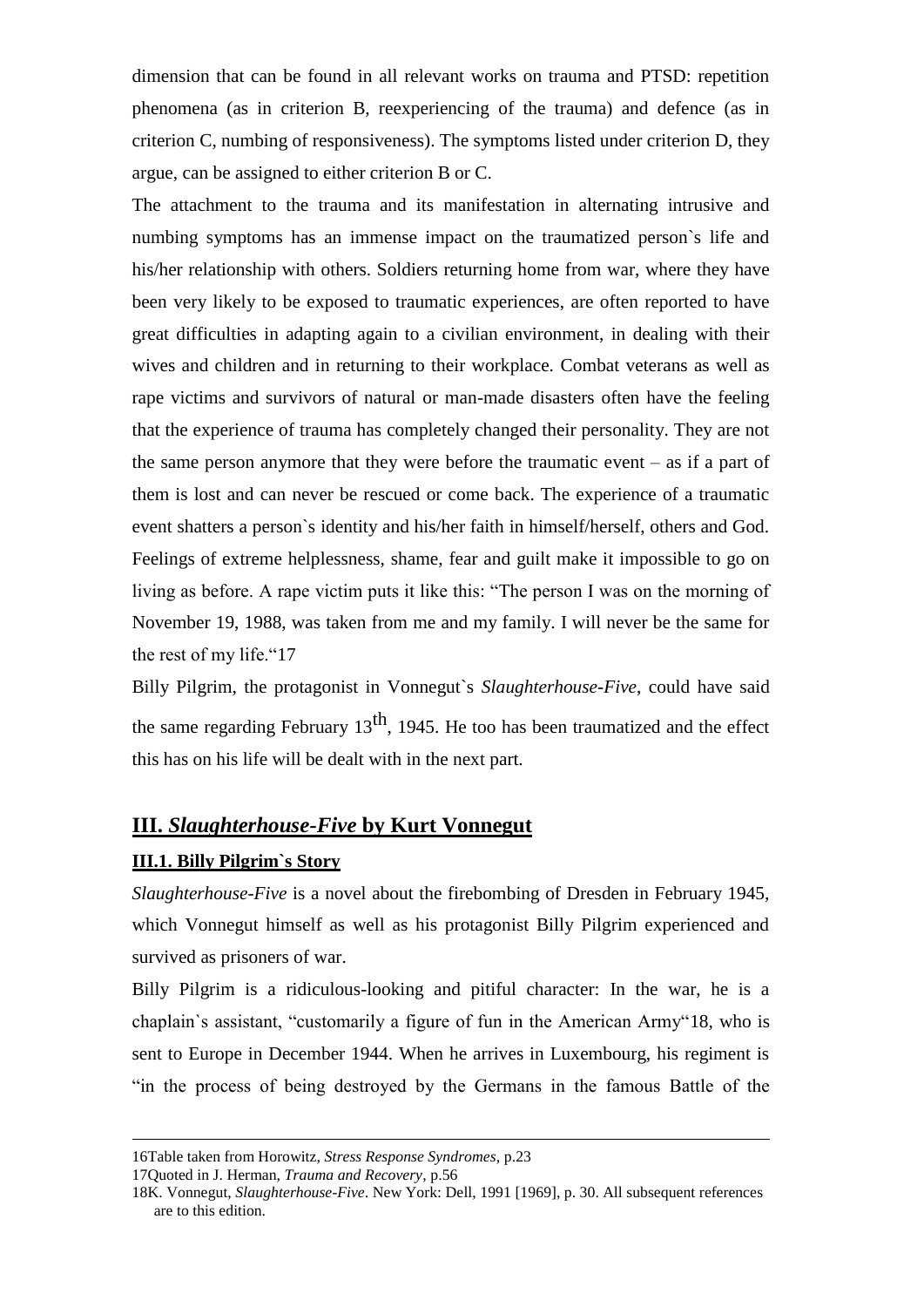Bulge." (p.32) He survives and becomes "a dazed wanderer far behind the new German lines" (p.32). He does not have a steel helmet and combat boots but wears thin, unsuitable civilian clothes, thus "[h]e didn`t look like a soldier at all. He looked like a filthy flamingo." (p.33) After just three days, Billy and his companion Roland Weary are caught by German soldiers. Together with hundreds of others, "a Mississippi of humiliated Americans" (p.64), Billy is finally taken to Dresden where they are accommodated in the Dresden slaughterhouse and work in a factory producing malt syrup for pregnant women. Dresden, the open city that contains neither war industries nor important troop concentrations, is destroyed on February  $13<sup>th</sup>$ , 1945. The American prisoners and their guards survive in a meat locker in the slaughterhouse while nearly everybody else is killed. When they step out of their shelter the following day, "Dresden was like the moon ..., nothing but minerals."  $(p.178)$  with "little logs lying around"  $(p.179)$  -- people burnt in the firestorm. It is the prisoner`s job now to dig for bodies in the ruins of the city.

Billy is obviously traumatized by this experience. After the war, he returns to the USA, he becomes a successful optometrist, marries and has two children but he always remains attached to his memories of the war. He shows the typical alternating intrusive and numbing symptoms of people with PTSD: It is said that he is "unenthusiastic about living" (p.60), he is very passive and has the feeling that everything that happens just happens *to* him, without any chance for him to change something or to take action. Three years after the end of the war, he suffers "a mild nervous collapse" (p.24), a belated reaction to the horrible experiences he has had in the war, and spends some time in a veterans' hospital. There, he meets Eliot Rosewater, a former infantry captain, who is there for the same reason as Billy: "They had both found life meaningless, partly because of what they had seen in the war." (p.101) Having seen the senseless deaths of so many people and the destruction of the undefended city of Dresden, "the loveliest city that most of the Americans had ever seen" which "looked like a Sunday school picture of Heaven to Billy Pilgrim"  $(p.148)$ , Billy has come to not "really lik[ing] life at all"  $(p.102)$ .

In addition to these numbing symptoms, Billy also reexperiences and recollects his traumatic war experiences all the time: When a siren in the firehouse of his hometown Ilium goes off to announce high noon, it "scare[s] the hell out of him" because he is "expecting World War Three at any time" (p.57). Driving through the desolate black neighbourhood of Ilium reminds him of Dresden`s moonlike appearance after the bombing. (cf. p.59) An anti-Polish song his father-in-law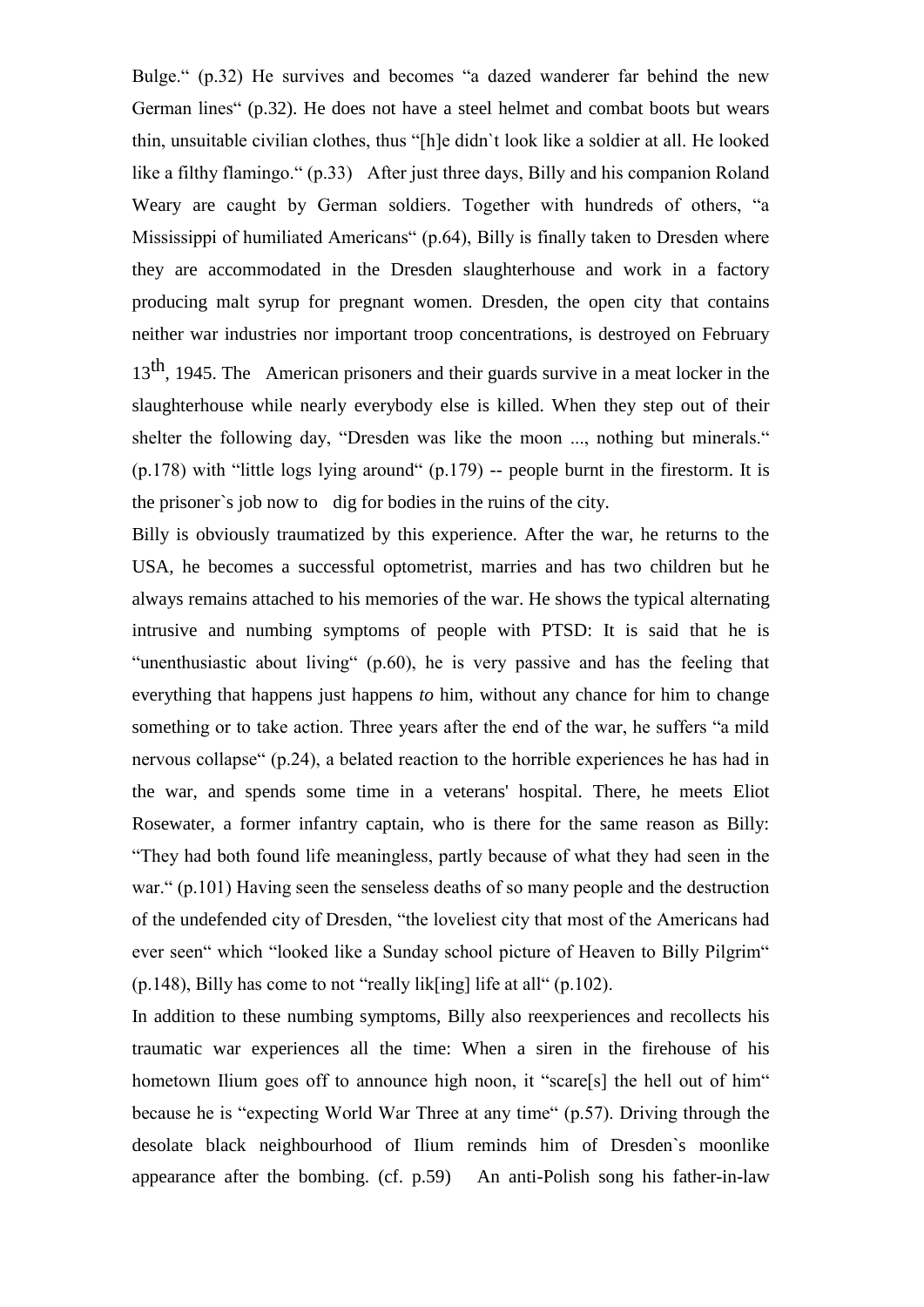requests from a barbershop quartet on board of a plane makes Billy recollect a scene he witnessed before arriving in Dresden: A Polish man being hanged in public for having had sexual intercourse with a German woman. (cf. pp. 155-156) When the plane crashes only moments later and Billy is the only one to survive, he is rescued by some Austrian ski instructors wearing black wind masks over their faces. Billy, thinking he is back in World War II, "whisper[s] to him his address: 'Schlachthof-fünf.'" (p.156) -- their Dresden address he and the other American prisoners had had to learn by heart. At his first encounter with Kilgore Trout, the science fiction author of whom Billy is a big fan, he mistakes him at first for someone he had known in Dresden because "Trout certainly looked like a prisoner of war" (p.167). Furthermore, when nervous or emotionally aroused, Billy tends to repeat a phrase uttered by a dying colonel, who was mistaking him for one of his regiment`s soldiers. This colonel was called Wild Bob and in his feverish hallucinations he believed that he and his "boys" had beaten the Germans and he invited the soldiers to come to his house in Cody, Wyoming, after the war to have a barbecue. "'If you`re ever in Cody, Wyoming, just ask for Wild Bob!'" (p.67) is what he said shortly before he died, thus involuntarily capturing the horror of the war, in which all hope is in vain, in this phrase, which is repeated not only by Billy Pilgrim (pp. 188 and 206) but by the author/narrator as well (p.212).

However, the most intense recollection Billy has appears on his eighteenth wedding anniversary. The same barbershop quartet which later dies with Billy`s father-in-law in the above mentioned plane crash, sings a song called "That Old Gang of Mine", which, to his own surprise, upsets Billy tremendously:

He had never had an old gang, old sweethearts and pals, but he missed one anyway, as the quartet made slow, agonized experiments with chords – chords intentionally sour, sourer still, unbearably sour, and then a chord that was suffocatingly sweet, and then some sour ones again. Billy had powerful psychosomatic responses to the changing chords. His mouth filled with the taste of lemonade, and his face became grotesque, as though he really were being stretched on the torture engine called the *rack*. (pp.172-73)

This of course is a hint at Proust`s *A la Recherche du Temps perdu*, in which the temporal difference between the (momentary) process of remembering and the (past) events being remembered is done away with by remembering in a stream-of-consciousness way, in which even the most subtle perceptions (e.g. smells, tastes) can evoke memories of the past. Billy does not know why the song affects him so strangely, he just realizes that there has to be something unknown inside him, which he is not aware of: "He had supposed for years that he had no secrets from himself. Here was proof that he had a great big secret somewhere inside, and he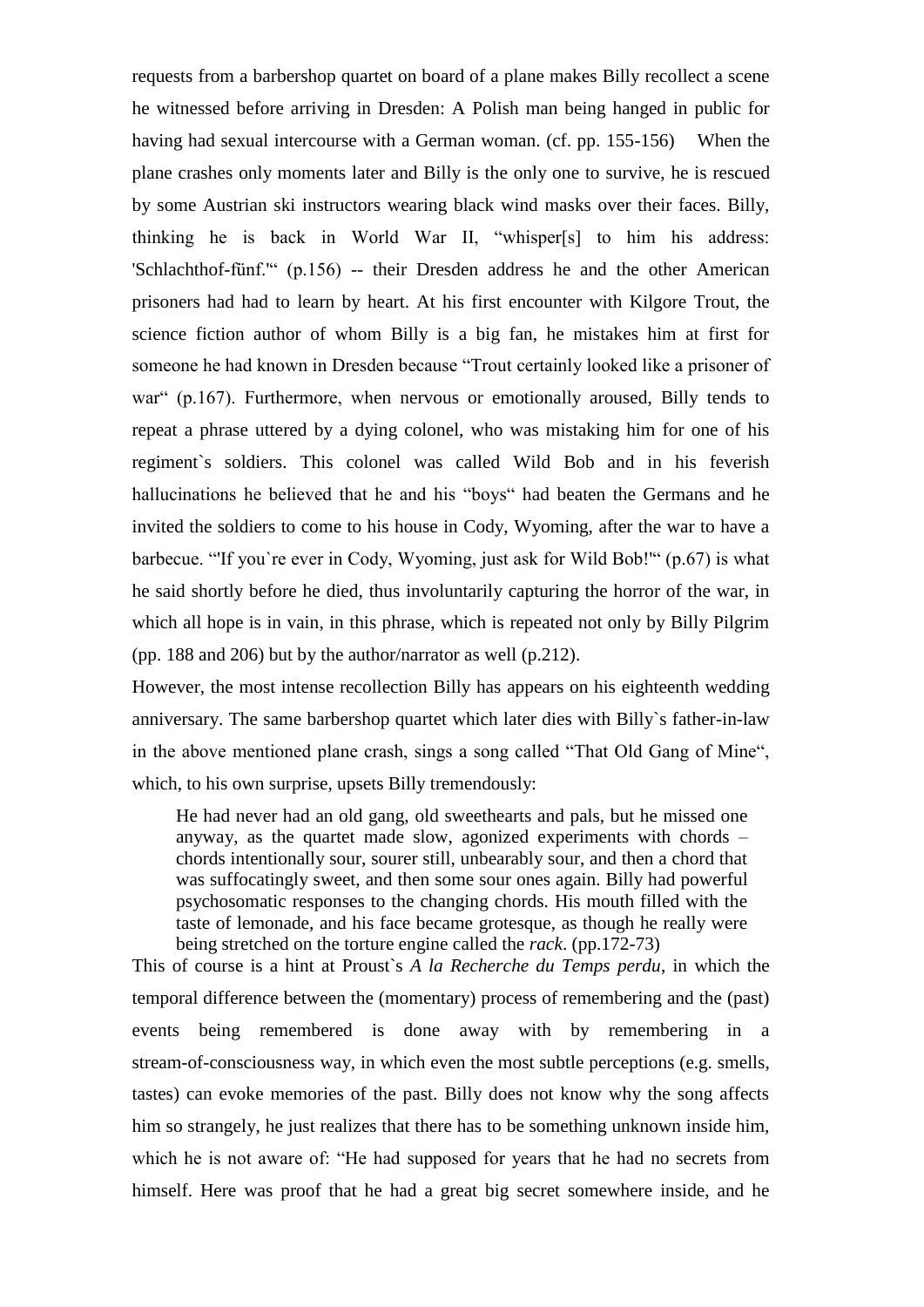could not imagine what it was." (p.173) In order to find out, he retires to his bedroom

where he finally manages to find an association with an experience in the war:

He was down in the meat locker on the night that Dresden was destroyed. There were sounds like giant footsteps above. Those were sticks of high-explosive bombs. The giants walked and walked. The meat locker was a very safe shelter. All that happened down there was an occasional shower of calcimine. The Americans and four of their guards and a few dressed carcasses were down there, and nobody else. (p.177) [...] The guards drew together instinctively, rolled their eyes. They experimented with one expression and then another, said nothing, though their mouths were often open. They looked like a silent film of a barbershop quartet.

"So long forever," they might have been singing, "old fellows and pals; So long forever, old sweethearts and pals – God bless 'em –"  $(p.178)$ 

Whereas in Proust`s novel long forgotten events are revitalized, analysed and recreated by verbal articulation, Billy only reexperiences this traumatic event in its full visual, sensory immediacy. In contrast to *A la Recherche du Temps perdu*, in which the process of remembering is central, it is the quality of the memory itself that is crucial in Billy`s case.19 This night in the meat locker of the Dresden slaughterhouse and the unbelievable destruction of that once beautiful city due to American bombs is Billy`s trauma, an experience he cannot grasp verbally but only reexperience in its full impact. This is not a story that can be told and, by doing so, be explained, understood and evaluated. This traumatic memory is and has to be stored differently, in full vividness and immediacy and can only be reexperienced in the same 'speechless terror' it evoked when actually happening. This is the only appropriate way to 'remember', the incomprehensibility and monstrosity of such an event can only be grasped directly, not in the abstract and interpretative nature of language. This is also underlined in a scene when Billy and his wife Valencia are on their honeymoon: When Valencia asks him about the war, he does not want to (cannot?) talk about it, all Billy has to say is: "'It would sound like a dream, ... [o]ther people`s dreams aren`t very interesting, usually.'" (p.121) It would sound like a dream because it *can* only come back as a dream (or a flashback) but never as a story.

What makes Billy special, is his ability, or rather his fate, to travel in time. Like all traumatized people, he is doomed to forever revisit the past but Billy can also travel to the future and even to another planet, Tralfamadore. Like so many other things, the time travels just happen to him:

Billy is spastic in time, has no control over where he is going next, and the trips aren`t necessarily fun. He is in a constant state of stage fright, he says, because he never knows what part of his life he is going to have to act in

<sup>19</sup>Cf. W. Hölbling, *Fiktionen vom Krieg,* pp. 252-254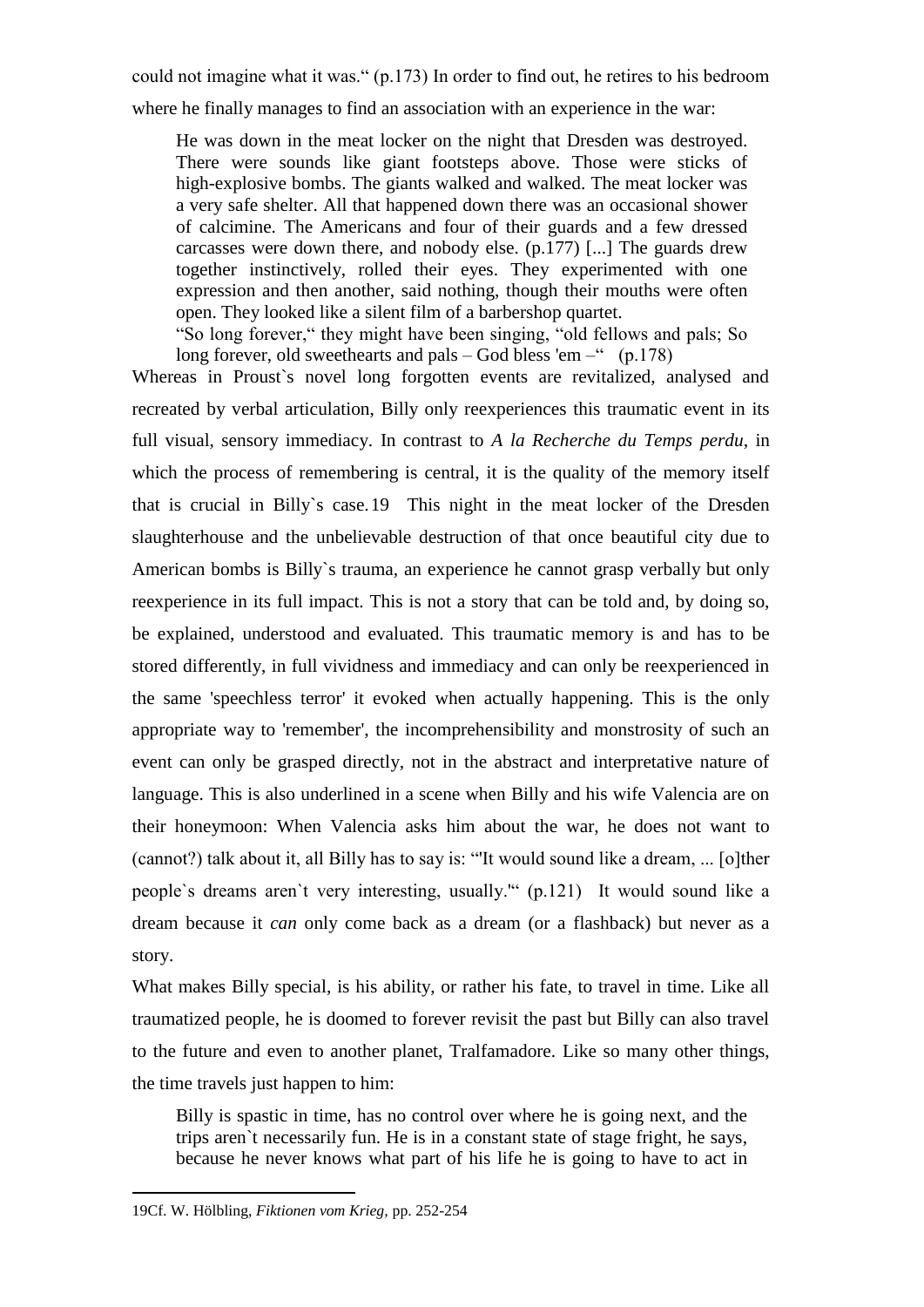next. (p.23)

Thus, his life is not a dialectic and chronological life story but has a timeless quality, in which every moment remains unaltered – like in a traumatic memory. Billy "has seen his birth and death many times, he says, and pays random visits to all the events in between." (p.23)

The first time he comes "unstuck in time", is during the war shortly before he is taken prisoner. Because of the cold, the long and strenuous walk and his bad physical condition, Billy is so exhausted he wants to give up and die. The moments of his life he visits in this situation are about death and loss of control, too: First he travels back to his childhood when he nearly drowned after his father had thrown him into the deep end of the local swimming-pool in order to 'teach' him how to swim. Then he travels to the future to see his mother very old and ill and supposedly about to die. Afterwards, he sees the body of a once famous marathon runner being wheeled down the corridor. Finally, still in the future but some years earlier, he finds himself drunk at a party where "for the first and only time" (p.46), he betrays his wife with another woman. Afterwards, he is in his car, desperately trying to find the steering wheel but without success because he is in the back seat. This is exactly what Billy's life is all about: He has no control over where he is going, he is always in the back seat, so to speak, being taken to places without any chance of intervening or choosing the direction.

Although they start long before Billy is kidnapped by Tralfamadorians and taken to their planet Tralfamadore to be exhibited in the zoo, his trips in time are Tralfamadorian, too. As Tralfamadorians can see in four dimensions instead of only three as "Earthlings", they have a different concept of time:

All moments, past, present, and future, always have existed, always will exist. The Tralfamadorians can look at all different moments just the way we can look at a stretch of the Rocky Mountains, for instance. They can see how permanent all the moments are, and they can look at any moment that interests them. It is just an illusion we have here on Earth that one moment follows another one, like beads on a string, and that once a moment is gone it is gone forever.

When a Tralfamadorian sees a corpse, all he thinks is that the dead person is in a bad condition in that particular moment, but that the same person is just fine in plenty of other moments. (p. 27)

Consequently, every moment is structured in a particular way, it always has been and it always will – there is no way to change it. Unlike Earthlings, Tralfamadorians do not ask *why* a moment is structured the way it is: "[Time] does not lend itself to warnings or explanations. It simply *is*." (p.86) Thus, Tralfamadorian time is like traumatic memory: It never changes, it does not become distorted and it is forever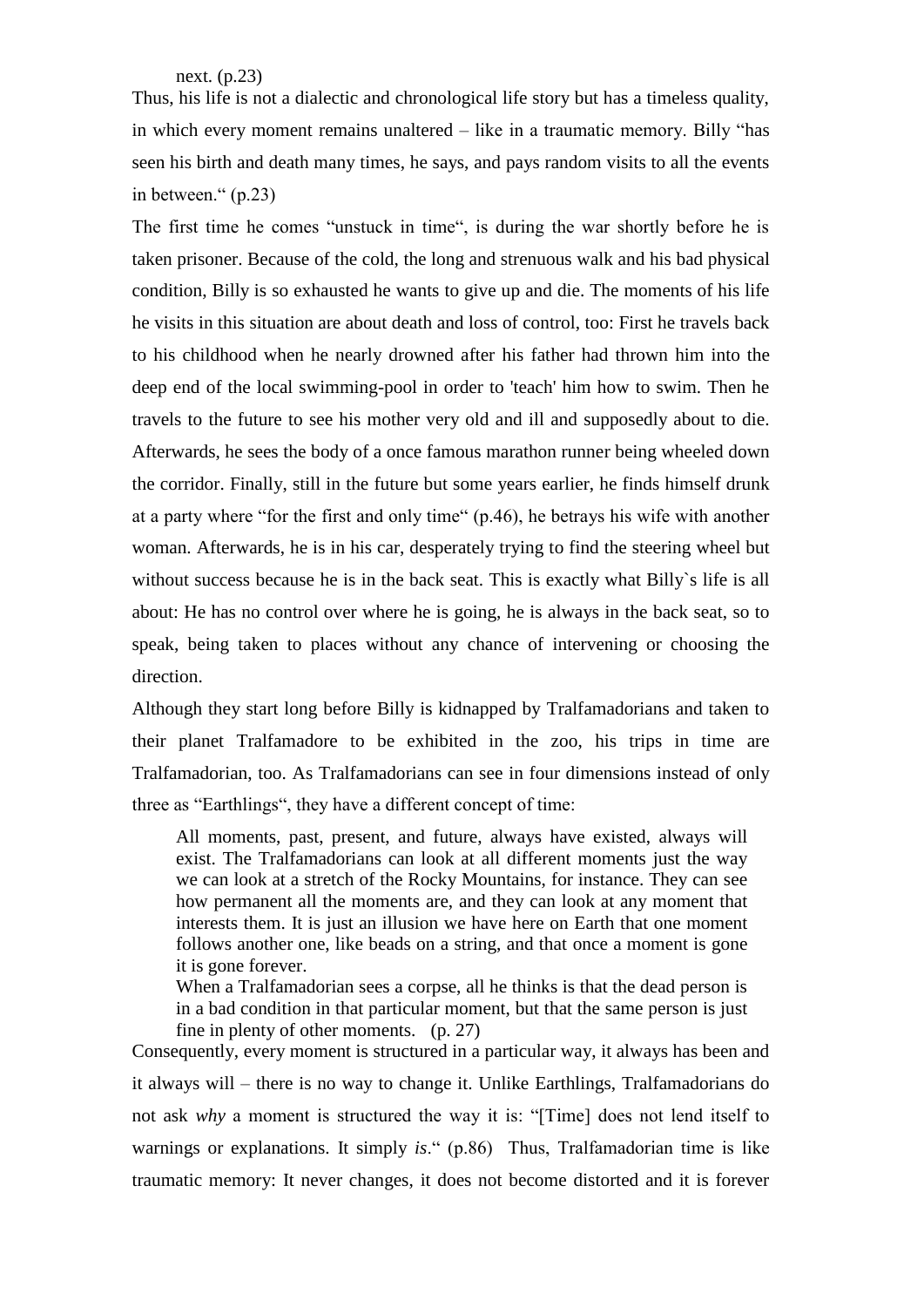preserved in its original quality without any explanation or evaluation attached to it. Because of what he has learned on Tralfamadore, Billy`s passivity becomes understandable. Why take action, why worry about things if you know you cannot change them anyway? But whereas the Tralfamadorians simply ignore horrible moments such as wars and "spend eternity looking at pleasant moments" (p.117) instead, Billy does not succeed in doing the same. When on Tralfamadore, he feels happy – for the first time in his life, he is enjoying his body, he has a fulfilling relationship and a baby with his female Earthling companion, Montana Wildhack, a porno movie star, and he is even able to tell Montana about what he has seen in Dresden after the firebombing. But on earth, he is not able to just concentrate on the happy moments of his life but always has to travel back in time to the war and the horrible things he has seen there.

The Tralfamadorian outlook on life and science fiction in general are "a big help" for Billy in "trying to re-invent" (p.101) himself after the war and to cope with the many dead and deaths he has seen. He can view these with a certain indifference: "Now, when I myself hear that somebody is dead, I simply shrug and say what the Tralfamadorians say about dead people, which is 'So it goes.'" (p.27) But although this might look like a valuable lesson learned from creatures so much wiser than human beings, it actually is just another name for the defence mechanism (numbing, denial, suppression, avoidance) everyone with PTSD develops.

Billy shows all the symptoms of PTSD – repetition phenomena as well as defence – and he is far from being cured from his war trauma. He does not have a life story with each memory being integrated and combined with other memories. What he has instead is a collection of memories that are isolated from each other and that he does not remember but reexperiences. His memories are not put into context and consequently, they do not have a meaning attached to them. As the Tralfamadorians say: They just *are* and cannot be explained. Billy has to live with this "great big secret somewhere inside (p.173), he will never be able to make sense of his experience of the Dresden firebombing. Facing an experience of such horrifying quality, the meaning schemes in Billy`s mind have to fail.

But it is not only Billy Pilgrim`s story that is a failure but, as the author/narrator says himself in the first chapter, the book itself is a failure, too. The following chapter will therefore deal with the question how Billy`s story is told and in what way the author/narrator fails in doing so.

#### **III.2. The Structure and the Narrative Technique**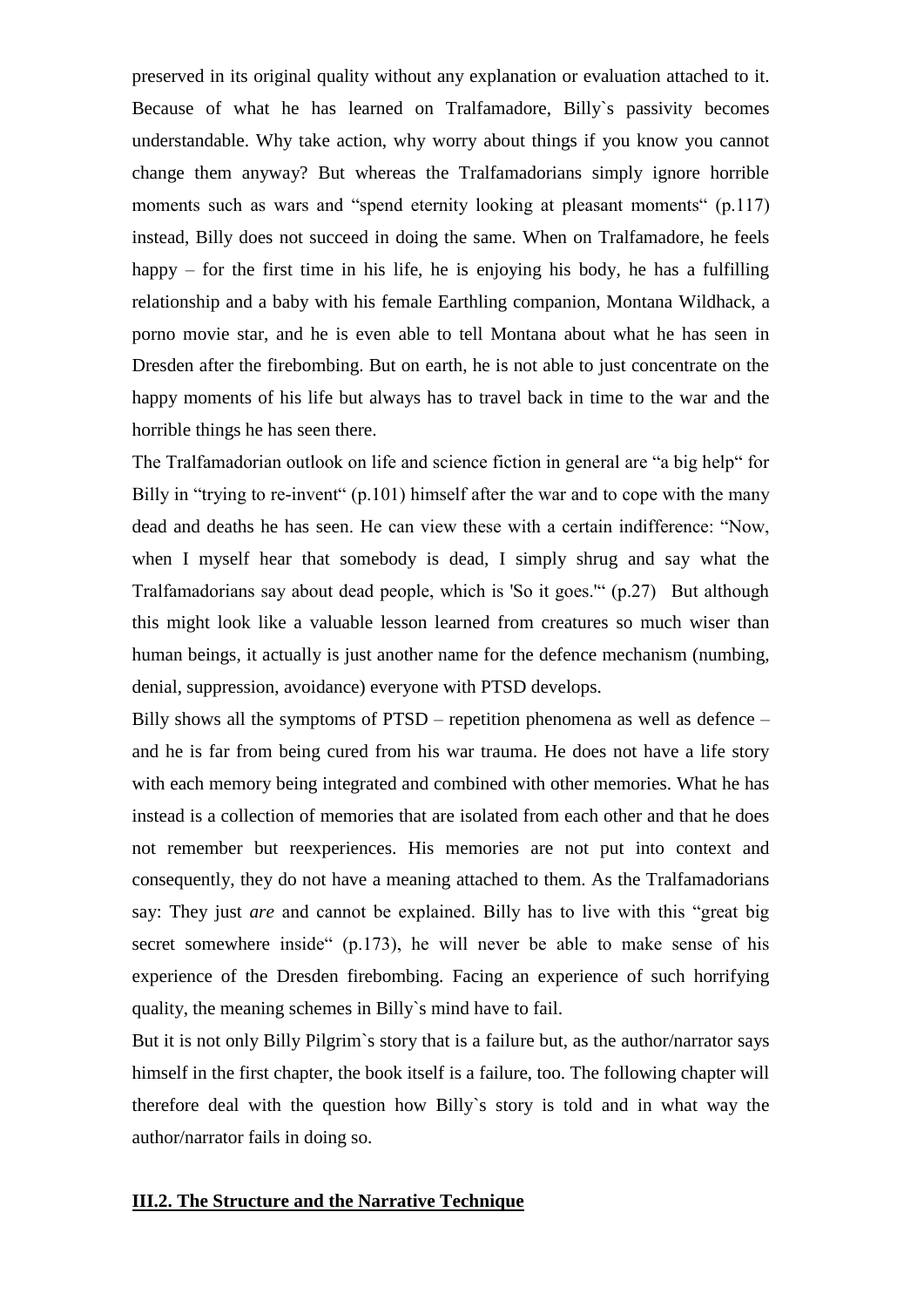The first chapter of *Slaughterhouse-Five* can be seen as Vonnegut`s comment on the urge to write about his traumatic experience and at the same time, the impossibility of doing so. Billy Pilgrim`s trauma actually is the author/narrator`s trauma. Ever since he returned from the war, he has been obsessed with the idea of writing a book about his experiences "[b]ut not many words about Dresden came from my mind" (p.2). It becomes quite clear that the author/narrator suffers from PTSD, too: "I think of how useless the Dresden part of my memory has been, and yet how tempting Dresden has been to write about" (p.2). To illustrate how much impact the two main symptoms of PTSD, defence and repetition phenomena, have on his life, he quotes a limerick and a song, which go as follows:

There was a young man from Stamboul, Who soliloquized thus to his tool: "You took all my wealth And you ruined my health, And now you won't *pee*, you old fool." (pp. 2-3)

My name is Yon Yonson, I work in Wisconsin, I work in a lumbermill there. The people I meet when I walk down the street, They say,"What`s your name?" And I say, "My name is Yon Yonson, I work in Wisconsin ..." (p.3)

The limerick refers to the uselessness of his memory regarding Dresden, i.e. the amnesia he developed in order to defend himself from the overwhelming terror he has experienced. A traumatized person might say to his memory: You have been haunting me for such along time, caused me a lot of pain and trouble and changed my life completely but now you won`t even give me the chance to remember, to free me of the past and to make sense of what I had to go through. The song of Yon Yonson clearly stands for the repetition, the endless intrusion of the traumatic experience, a traumatized person has to live with and that goes "on to infinity" (p.3). Billy Pilgrim cannot talk about the air raid and the destruction of Dresden – how can Vonnegut thus write a whole book about it? Fact is, he cannot either. He does write a book about World War II and Dresden but "[i]t is ... short and jumbled and jangled ... because there is nothing intelligent to say about a massacre." (p.19) He, the "trafficker in climaxes and thrills and characterization and wonderful dialogue and suspense and confrontations" (p.5), is not capable of telling the story of what happened to him but produces a "schizophrenic" (front page) tale that – like the traumatic memory – defies categorization. *Slaughterhouse-Five* is not structured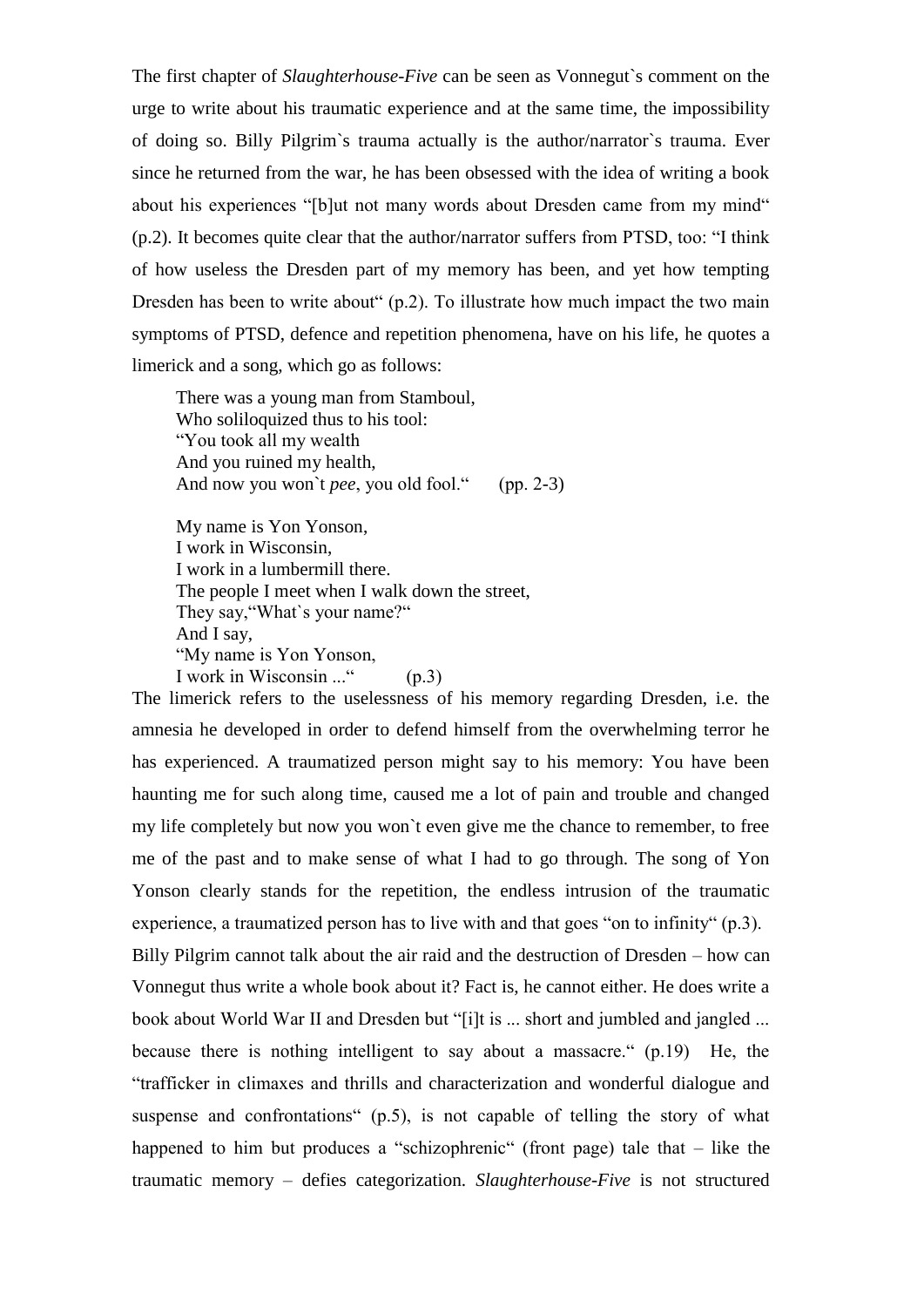chronologically but its structure is constituted by an accumulation of momentary images that are connected through associations, juxtapositions and leitmotifs.20 Like a "duty-dance with death" (the novel`s subtitle), it jumps around in circles but like a dance, it always comes back to the same basic combination of steps21: Death is always present as the expression "so it goes" that is repeated about 85 times throughout the novel indicates for it appears whenever someone or something dead is mentioned – whether people or things like water or champagne. The same can be said about the repetition of "mustard gas and roses", originally referring to the smell of the decomposing bodies dug out of the ruins of Dresden, and "blue and ivory", the look of a dead prisoner of war`s feet. Like the author/narrator, the novel cannot free itself from Dresden but remains attached to the horror of it all.

In a similar manner, "[t]here are almost no characters in this story, and almost no dramatic confrontations" because "[o]ne of the main effects of war, after all, is that people are discouraged from being characters." (p.164) In the same way as a part of a traumatized person`s personality stops developing and remains forever frozen on a certain stage of development, none of the figures in *Slaughterhouse-Five* is a round character in the traditional sense, i.e. a figure that develops and changes in the course of the plot. The people in this novel are merely types, they are like "bugs trapped in amber" (p.77): unable to move on, to gain knowledge and insight and to mature.

Furthermore, not only the traditional chronological way of storytelling and characterization are done away with but also the narrative perspective is re-invented. In *Slaughterhouse-Five*, there is not an omniscient *or* a first person *or* a third person narrator but a mixture of them all: It is not hard to make out that Billy Pilgrim is Vonnegut`s *alter ego* but then again, the author/narrator intrudes into Billy`s story several times by suddenly saying "I was there." (p.67), "and for me, too." (p.121), "That was I. That was me. That was the author of this book." (p.125), "That was I. That was me. The only city I'd ever seen was Indianapolis, Indiana." (p.148). In addition, in the last chapter, the perspectives of Billy, the fictional protagonist, and of the author/narrator fall together:

Billy Pilgrim was meanwhile traveling back to Dresden, too, but not in the present. He was going back there in 1945, two days after the city was destroyed. Now Billy and the rest were being marched into the ruins by their guards. I was there. O`Hare was there. We had spent the past two nights in the blind innkeeper`s stable. Authorities had found us there. They told us what to do. We were to borrow picks and shovels and crowbars and wheelbarrows from our neighbors. We were to march with these implements

<sup>20</sup>Cf. W. Hölbling, *Fiktionen vom Krieg*, p.238

<sup>21</sup>Cf. J. Schöpp, *Ausbruch aus der Mimesis,* p.117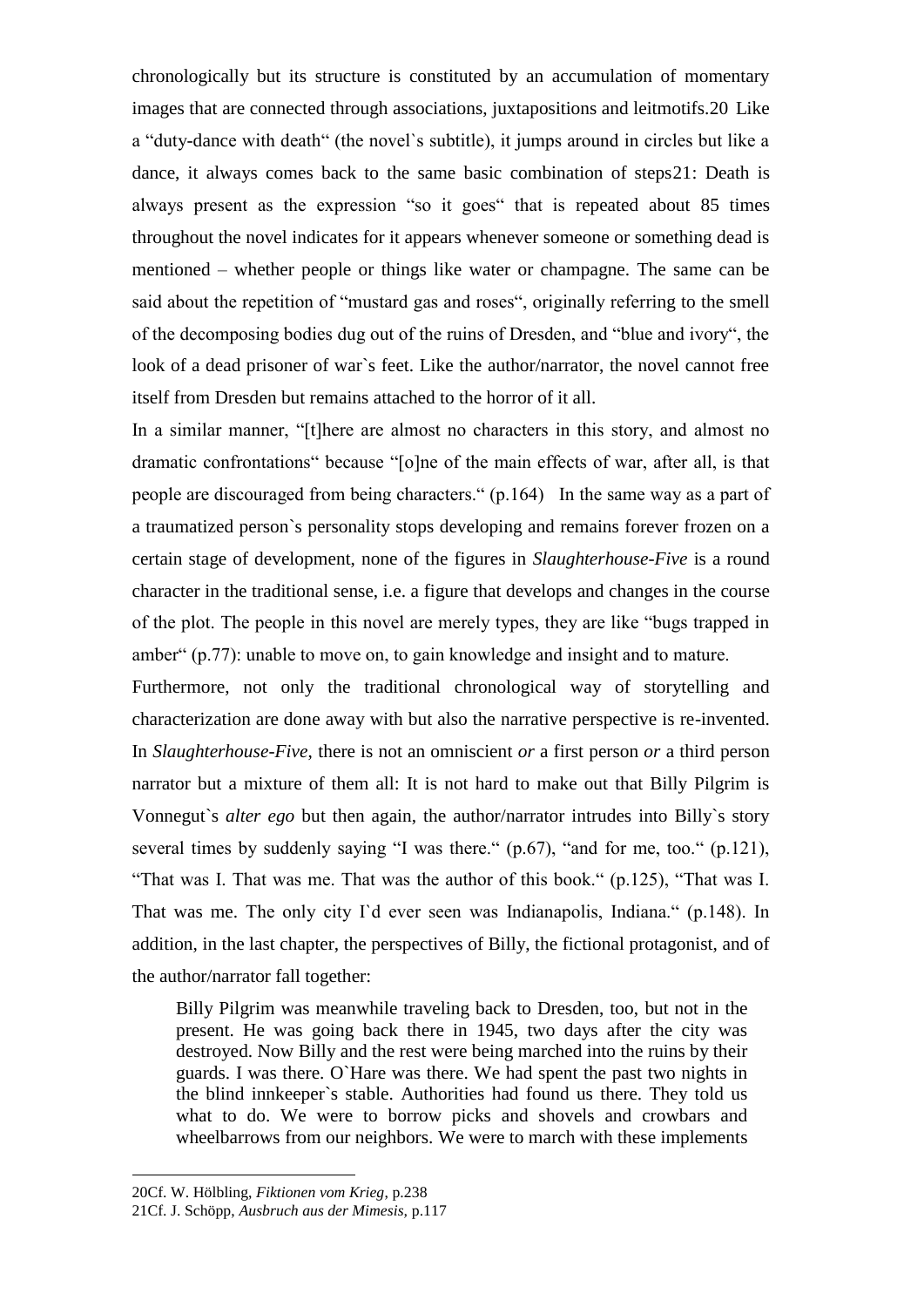to such and such a place in the ruins, ready to go to work. (pp. 212-13) The reader, who is apparently struggling to figure out who tells what in this novel and how the events are to be ordered chronologically, is given the message that, in order to grasp what the book wants to 'tell', it is unsuitable to make an attempt to distinguish between past and present and between storytelling and experience.22 No meaning or truth can be found because there is none.

*Slaughterhouse-Five* is like a Tralfamadorian book that consists of "brief clumps of symbols separated by stars" (p.88):

[...]each clump of symbols is a brief, urgent message – describing a situation, a scene. We Tralfamadorians read them all at once, not one after the other. There isn`t any particular relationship between all the messages, except that the author has chosen them carefully, so that, when seen all at once, they produce an image of life that is beautiful and surprising and deep. There is no beginning, no middle, no end, no suspense, no moral, no causes, no effects. What we love in our books are the depths of many marvelous moments seen all at one time. (p.88)

The moments depicted in *Slaughterhouse-Five* are not exactly all marvellous but these moments too have to be read "all at once, not one after the other". In the note on the front page, Vonnegut describes himself as "a fourth-generation German-American [...], who as an American infantry scout [...], as a prisoner of war, witnessed the fire-bombing of Dresden, Germany, 'the Florence of the Elbe', a long time ago, and survived to tell the tale." However, his attempt to tell this story in *Slaughterhouse-Five* "is a failure, and it had to be, since it was written by a pillar of salt." (p.22) Like Lot's wife in the Bible, the author/narrator of this book has been fossilized by the overwhelming terror of his traumatic experience, the bombing and destruction of Dresden. His book has to be a failure because one cannot put into words something that is beyond language. The same way a traumatic experience cannot be categorized according to existing cognitive meaning schemes, this novel defies all categories of traditional storytelling regarding narrative perspective, chronological narrative technique and characterization. The reader, being confronted with a temporal chaos, a multitude of perspectives, science fiction elements and paradoxes (e.g. "living from moment to moment in useful terror, thinking brainlessly with their spinal cords", p.49), finally fails to make sense of it, too.

And this is exactly what makes *Slaughterhouse-Five*, the failure, so valuable: Vonnegut wants "to tell the tale" but to be able to do so, he first would have to be cured from his trauma so that it becomes integrated into narrative memory and accessible through language. However, "the capacity to remember is also the capacity to elide or distort" and, even more profoundly, "the loss ... of the event`s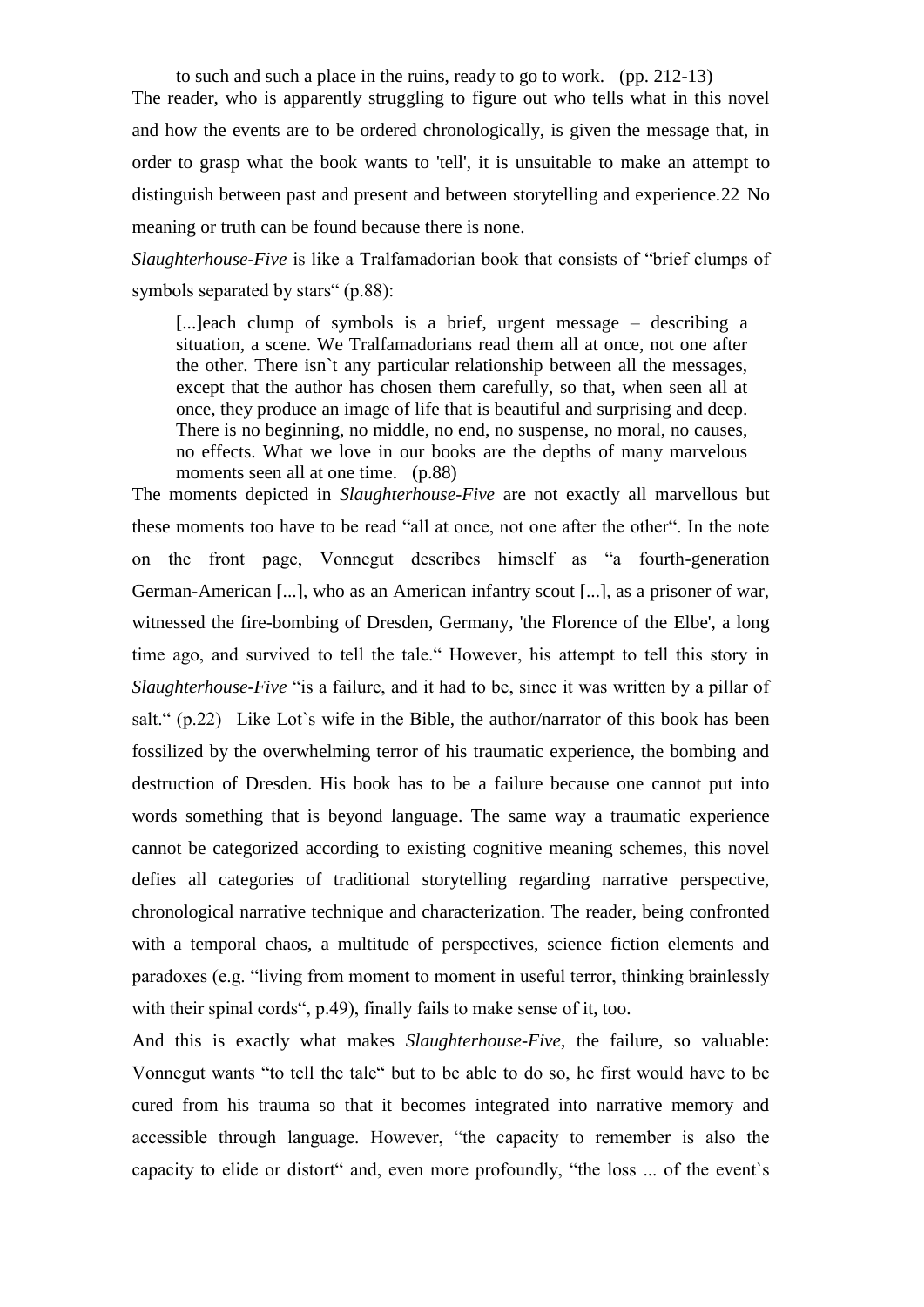essential incomprehensibility."23 The dilemma is that once one is capable of telling the story of one`s trauma, it is no longer a trauma anymore. To talk (or write) about a traumatic experience means to understand it and make sense of it. Consequently, if something is too terrible to make sense, it cannot be told or written down. This is why *Slaughterhouse-Five* has to fail and yet why it is so successful: Through Billy Pilgrim`s story and through his narrative technique Vonnegut has found a way to pass the very incomprehensibility of his traumatic event on to the reader in order to let him/her take part, too. The reader fails the same way the author failed, the novel is as incomprehensible as the traumatic event itself, to make sense of what one is reading is as impossible as making sense of the destruction of Dresden. Nothing "intelligent" -- in the original meaning of 'understandable' -- is to be said about this massacre, therefore *Slaughterhouse-Five* has to fail as a story. Beyond language, however, it is a great success.

### **IV. Conclusion**

In an earlier draft of his "Dresden book", Vonnegut wanted the typography to become darker and darker as the date of the Dresden air raid drew near, until the pages would be completely black at that point where the course of the plot had reached February  $13<sup>th</sup>$ , 1945. Only when the event was over was the typography supposed to gradually become legible again.24 In *Slaughterhouse-Five*, the book he finally published, all words are legible but they do not tell a story with a beginning, a middle and an end. Instead, the novel is an accumulation of isolated moments, the succession of which is not of a temporal nature. As in the earlier draft, the traumatic moment, the destruction of Dresden, remains black, a vacuum. In a *Playboy* interview, Vonnegut talks about "a complete blank where the bombing of Dresden took place" and that "as far as my memory bank was concerned, the center had been pulled right out of the story."25

Consequently, if he could not even remember the event, he could not include it in his book, either. What he did instead, was to find a way to pass the impossibility to understand on to the reader. Vonnegut, who "survived to tell the tale" of his traumatic experience, has managed to do so although he has failed to make sense of it. He has managed to obey the imperative Cathy Caruth in her reading of Lacan puts

<sup>22</sup>Cf. W. Hölbling, *Fiktionen vom Krieg,* pp. 238-39

<sup>23</sup>C. Caruth, "Recapturing the Past: Introduction", pp. 153-54

<sup>24</sup>Cf. J. Klinkowitz, *Literary Disruptions*, p.49

<sup>25</sup>K. Vonnegut, *Wampeters, Foma and Granfalloons*, p.262